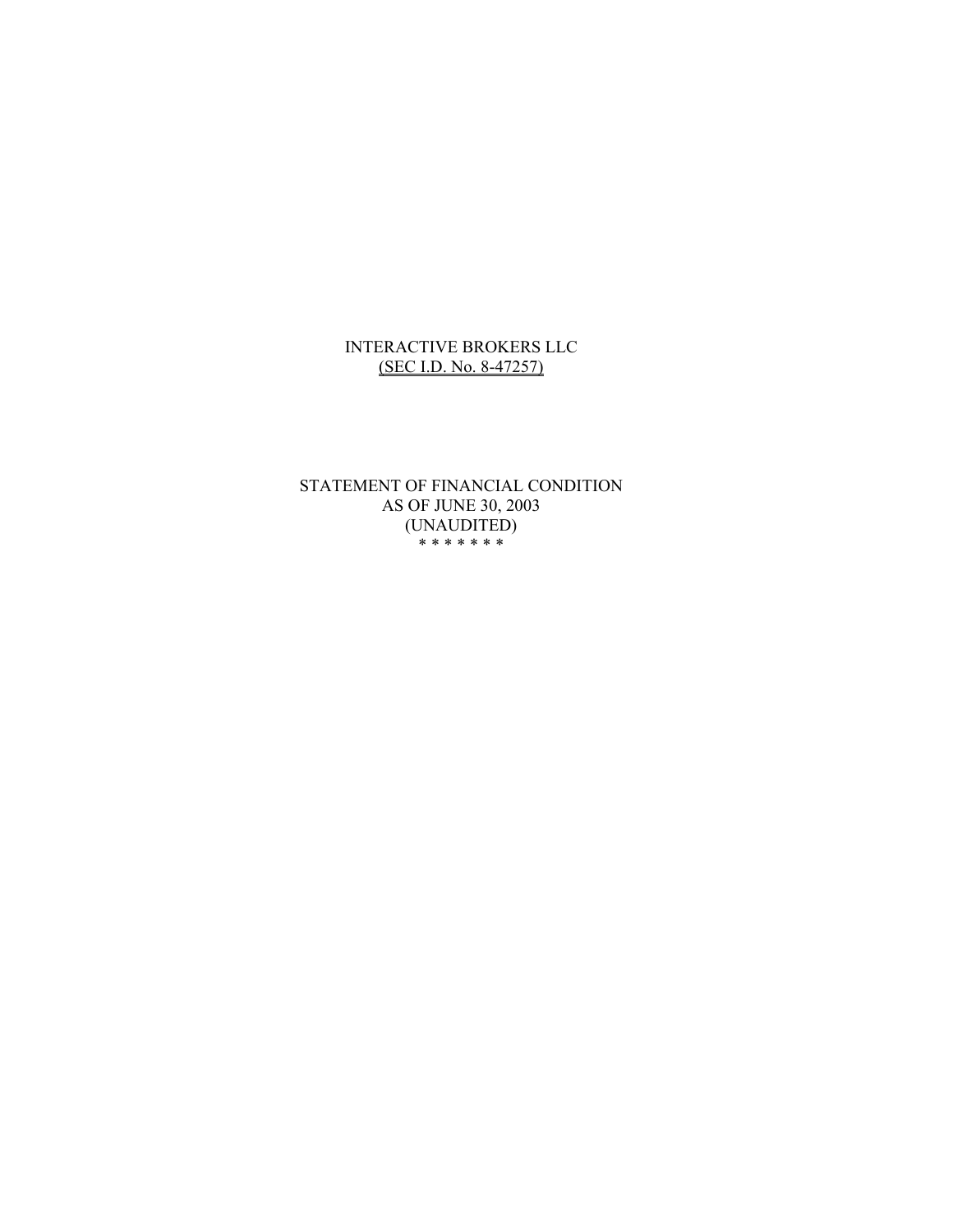# **INTERACTIVE BROKERS LLC**

## **STATEMENT OF FINANCIAL CONDITION JUNE 30, 2003**

### **ASSETS**

| Cash                                                                 | \$23,927,207  |
|----------------------------------------------------------------------|---------------|
| Cash and securities - segregated under federal and other regulations | 671,747,053   |
| Securities purchased under agreement to resell with an affiliate     | 58,500,000    |
| Securities borrowed from an affiliate                                | 60,897,775    |
| Securities owned - pledged as collateral                             | 68,837,794    |
| Receivable from customers                                            | 56,662,126    |
| Receivable from brokers, dealers and clearing organizations          | 12,801,923    |
| Receivable from affiliates                                           | 4,997,726     |
| Other assets                                                         | 9,838,330     |
| <b>TOTAL ASSETS</b>                                                  | \$968,209,934 |
| <b>LIABILITIES AND MEMBERS' CAPITAL</b>                              |               |
| <b>LIABILITIES:</b>                                                  |               |
| Payables to customers                                                | \$786,023,335 |
| Securities sold under agreement to repurchase with an affiliate      | 22,544,000    |
| Due to affiliates                                                    | 2,595,566     |
| Payables to brokers, dealers and clearing organizations              | 18,484,347    |
| Accounts payable, accrued expenses and other liabilities             | 3,143,720     |
| <b>Total liabilities</b>                                             | 832,790,968   |
| MEMBERS' CAPITAL                                                     | 135,418,966   |
| TOTAL LIABILITIES AND MEMBERS' CAPITAL                               | \$968,209,934 |

See notes to statement of financial condition.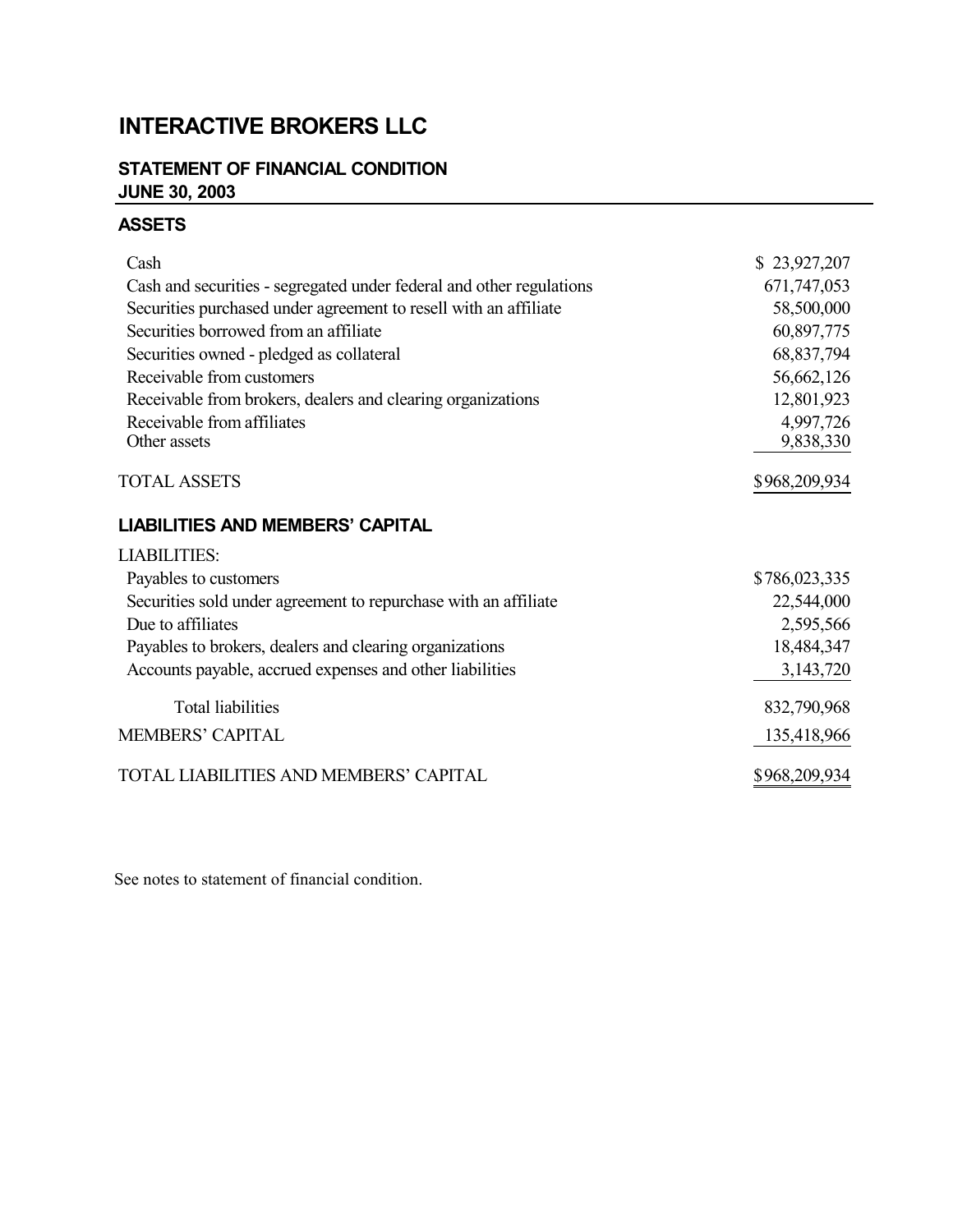## **INTERACTIVE BROKERS LLC**

#### **NOTES TO STATEMENT OF FINANCIAL CONDITION JUNE 30, 2003**

#### **1. ORGANIZATION AND NATURE OF BUSINESS**

Interactive Brokers LLC (the "Company"), a Connecticut limited liability company, is a brokerdealer registered under the Securities Exchange Act of 1934 and is a member of various securities and commodities exchanges and the National Association of Securities Dealers, Inc. The Company is also a member of the National Futures Association and a registered futures commission merchant. The Company executes and clears securities and commodities transactions for customers. Certain transactions are cleared through other clearing brokers. Accordingly, the Company carries security accounts for customers and is subject to the requirements of Rule 15c3- 3 under the Securities Exchange Act of 1934 pertaining to the possession or control of customerowned assets and reserve requirements. The Company also carries customer commodity accounts and is subject to the segregation requirements pursuant to the Commodity Exchange Act.

The Company is 99.9% owned by Interactive Brokers Group LLC ("IBGLLC"). In addition to the Company, IBGLLC is comprised of the following companies: Timber Hill LLC ("THLLC"), Timber Hill Europe AG ("THE"), Timber Hill Hong Kong Limited ("THHK"), Timber Hill Securities Hong Kong Limited ("THSHK"), Timber Hill Australia Pty Limited ("THA"), Timber Hill Canada Company ("THC"), Interactive Brokers Canada Inc. ("IBC") and Interactive Brokers (U.K.) Limited. THE is the parent company of Timber Hill (U.K.) Limited ("THUK").

#### **2. SIGNIFICANT ACCOUNTING POLICIES**

The accounting policies of the Company conform to accounting principles generally accepted in the United States of America and prevailing industry practice.

#### *Use of Accounting Estimates*

The preparation of the financial statements in conformity with accounting principles generally accepted in the United States of America requires management to make estimates and assumptions that affect the reported amounts of assets and liabilities and the disclosure of contingent assets and liabilities at June 30, 2003. Actual results could differ from those estimates. Such estimates include estimated useful lives of equipment, estimated fair value of financial instruments and estimated contingency reserves.

#### *Securities Owned*

Securities are carried at fair value. Fair value is based on quotes received from various brokerdealers. Security transactions are recorded on a trade date basis. Unrealized gains or losses are recognized on a trade date basis. At June 30, 2003, the Company had German treasury notes with a market value of \$22,070,428, which have been pledged under a repurchase agreement with THE. The Company also had \$46,767,365 in U.S. Treasury bills that have been pledged with the Company's clearing organizations in the normal course of business.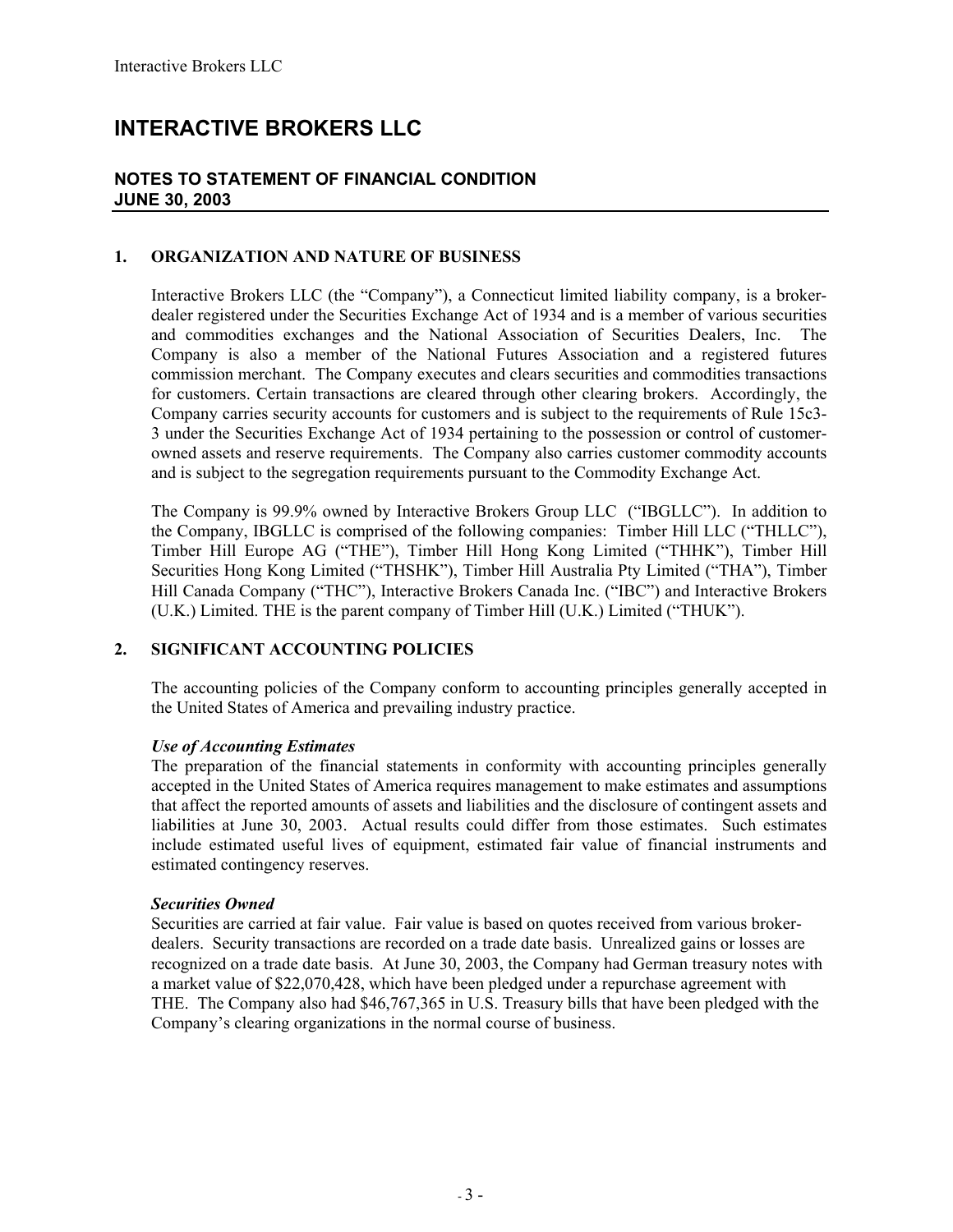#### *Receivables from and Payables to Brokers, Dealers and Clearing Organizations*

Receivables from and payables to brokers, dealers and clearing organizations represented amounts from unsettled customer trading activities at June 30, 2003.

#### *Collateralized Financing Arrangements*

Securities purchased under agreement to resell and securities sold under agreements to repurchase are treated as collateralized financing transactions and are carried at contract value, plus accrued interest as specified in the respective agreements. The Company's policy is to obtain possession of collateral, with a market value equal to or in excess of the principal amount loaned under resale agreements. To ensure that the market value of the underlying collateral remains sufficient, this collateral is valued daily with additional collateral obtained or excess collateral returned when appropriate, as required through contractual provisions.

The Company borrows securities in order to facilitate customer settlements. Securities borrowed are recorded at the amount of cash collateral advanced. Interest is accrued at the stipulated contract rate. Securities borrowed transactions require the Company to deposit cash, letters of credit, or other securities with the counterparty. The Company monitors the market value of securities borrowed on a daily basis, with additional collateral obtained or refunded as necessary.

On the Statement of Financial Condition for the period ended June 30, 2003, any firm owned securities pledged to counterparties where the counterparty has the right, by contract or custom, to sell or repledge the securities are classified as securities pledged as collateral as required by Statement of Financial Accounting Standards ("SFAS") No. 140, "*Accounting for Transfers and Servicing of Financial Assets and Extinguishments of Liabilities – a Replacement of FASB Statement No. 125*". There were \$68,837,794 of such securities pledged at June 30, 2003. The market value of collateral received from counterparties amounted to \$215,488,846 of which none has been repledged.

#### *Property and Equipment*

Property and Equipment primarily consists of technology hardware and software. Property and Equipment are reported at historical cost, net of accumulated depreciation and amortization. Depreciation and amortization are computed using the straight-line method. Equipment is depreciated over the estimated useful lives of the assets. Net of accumulated depreciation and amortization, total plant property and equipment of \$1,635,963 was included in Other assets at June 30, 2003.

#### *New Accounting Pronouncements*

In November 2002, the Financial Accounting Standards Board issued Financial Interpretation No. 45 ("FIN 45"), "*Guarantor's Accounting and Disclosure Requirements for Guarantees, Including Indirect Guarantees of Indebtedness of Others*", which elaborates on the disclosures to be made by a guarantor about its obligations under certain guarantees that it issues. It also clarifies that a guarantor is required to recognize, at the inception of a guarantee, a liability for the fair value of the obligation undertaken in issuing the guarantee. The initial recognition and measurement provisions of FIN 45 apply prospectively to guarantees issued after December 31, 2002 regardless of the guarantor's fiscal year-end. The disclosure requirements in FIN 45 are effective for financial statements of any period ending after December 15, 2002.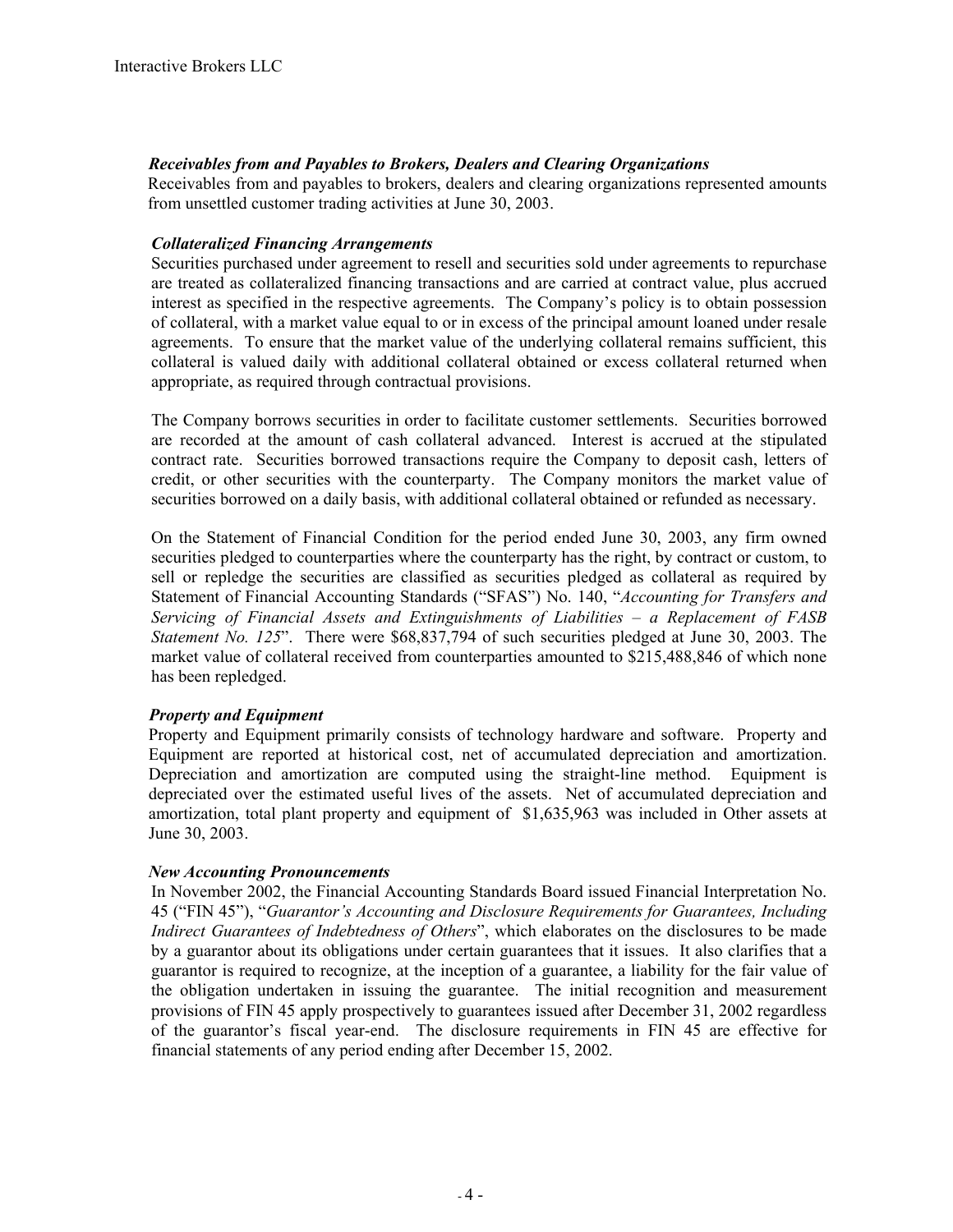In connection with its retail brokerage business, the Company performs securities and commodities execution, clearance and settlement on behalf of its customers for whom it commits to settle, with the applicable clearing houses, trades submitted by such customers. The Company stands ready to meet the obligations of its customers with respect to securities and commodities transactions. If the customer fails to fulfill its obligation, the Company must fulfill the customer's obligation with the trade counterparty. The Company is fully secured by assets in the customer's account as well as any proceeds received from the securities and commodities transaction entered into by the Company on behalf of the customer. No contingent liability is carried on the balance sheet for these transactions as they are fully collateralized.

In January 2003, the Financial Accounting Standards Board issued Financial Interpretation No. 46 ("FIN 46"), "*Consolidation of Variable Interest Entities*", which provides guidance to determine when enterprises should consolidate variable interest entities ("VIE's"). In general, a VIE is an entity whose equity investors either do not provide sufficient resources to enable the VIE to finance its activities without additional financial support from other parties, or lack decision making authority, the obligation to absorb the expected losses of the entity, or the right to receive the expected residual returns of the entity. FIN 46 requires that a VIE be consolidated by the party, referred to as the primary beneficiary, who is subject to a majority of the expected losses of the VIE or entitled to receive a majority of the expected residual returns of the VIE or both. FIN 46 is effective for any VIE's created after January 31, 2003 and applies in the first fiscal year after June 15, 2003 to VIE's in which an enterprise holds a variable interest that it acquired prior to February 1, 2003. The Company intends to adopt the provisions of FIN 46 as required in 2003 and such adoption will not have a material impact on the Company's financial statements.

#### **3. SEGREGATION OF FUNDS**

In accordance with the Commodity Exchange Act, the Company is required to segregate all monies, securities and property received to margin and to guaranty or secure the trades or contracts of customers in regulated commodities. At June 30, 2003, segregated funds exceeded such requirements by \$11,719,426

In accordance with CFTC regulation 30.7, the Company is required to segregate all monies, securities and property received to margin and to guaranty or secure the trades or contracts of customers on foreign boards of trade. At June 30, 2003, cash and securities in the amount of \$14,199,755 were segregated.

#### **4. RESERVE REQUIREMENTS AND POSSESSION OR CONTROL REQUIREMENTS**

In accordance with the Securities Exchange Act of 1934, the Company is required to maintain a separate bank account for the exclusive benefit of customers. At June 30, 2003, the Company held cash and securities segregated for the benefit of customers of \$629,965,820.

#### **5. FAIR VALUE DISCLOSURES**

Due to the nature of its operations, substantially all of the Company's financial instrument assets comprise: cash, cash and securities segregated for federal and other regulations or deposited with clearing organizations, securities purchased under agreements to resell, securities borrowed, and receivables from brokers, dealers and clearing organizations and other assets which are short term in nature and are reflected at amounts approximating fair value. Similarly, all of the company's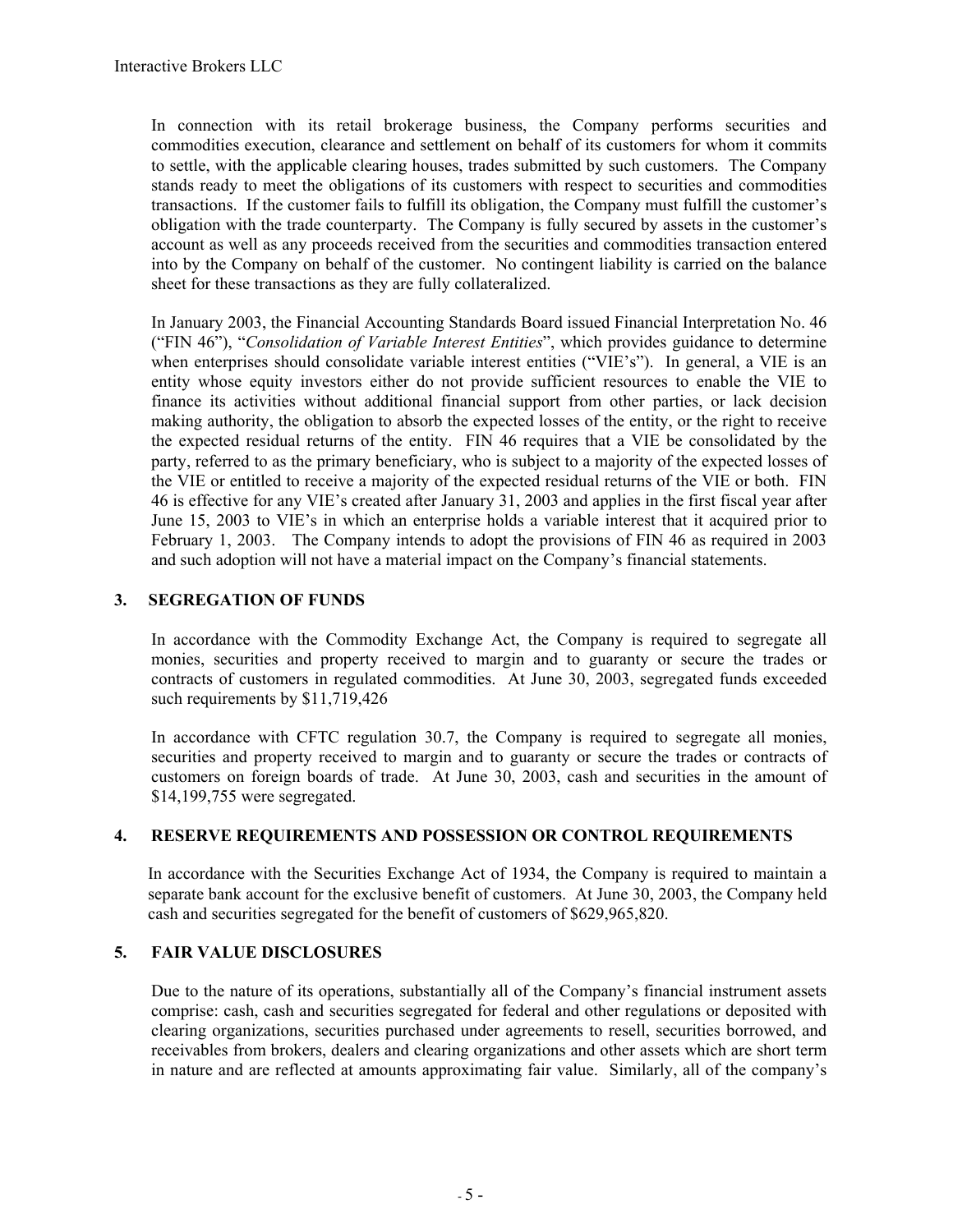financial instrument liabilities arise from customers, securities sold under agreements to repurchase and liabilities which are short term in nature and are reported at amounts approximating fair value.

#### **6. NET CAPITAL REQUIREMENTS**

The Company is subject to the Uniform Net Capital Rule (Rule 15c3-1) under the Securities Exchange Act of 1934, which requires the maintenance of minimum net capital. The Company has elected to use the alternative method permitted by the rule, which requires that the Company maintain minimum net capital, as defined, equal to the greater of \$250,000 or 2 percent of aggregate debit balances arising from customer transactions, as defined. The Company is also subject to the Commodity Futures Trading Commission's minimum financial requirements (Regulation 1.17) which require that the Company maintain net capital, as defined, equal to 4% of customer funds required to be segregated pursuant to the Commodity Exchange Act, less the market value of certain commodity options, as defined. (The Net Capital Rule also provides that equity capital may not be withdrawn or cash dividends paid if resulting net capital would be less than 5% of aggregate debits). At June 30, 2003, the Company had net capital of \$105,906,843, which was  $$102,711,378$  in excess of required net capital.

#### **7. RELATED PARTY TRANSACTIONS**

#### **Interactive Brokers Group LLC**

The Company is party to an agreement with IBGLLC whereby IBGLLC provides computer software development services on behalf of the Company. At June 30, 2003, the Company had a payable of \$1,976,028 to IBGLLC, related to these services.

During 2002, the Company entered into an unsecured loan transaction with IBGLLC. Interest is calculated quarterly based on the three month LIBOR rate, and paid at maturity of the loan. At June 30, 2003, the Company had an unsecured loan of \$6,600,000 and interest receivable of \$25,525 from IBGLLC, which were included in Receivables from affiliates.

From time to time, and in the normal course of business, the Company and IBGLLC may incur and/or pay certain general and administrative expenses on each other's behalf (hereinafter referred to as intercompany "Advances"). At June 30, 2003, the Company had a receivable from IBGLLC of \$348,229 related to such advances.

#### **Timber Hill LLC**

The Company is party to an agreement with THLLC whereby THLLC provides administrative and operational services on behalf of the Company. At June 30, 2003, the Company had an administrative fee payable of \$357,161 to THLLC.

The Company is party to an agreement with THLLC whereby THLLC provides trade execution and clearing services to the Company for U.S. futures and options transactions. The Company had a brokerage payable at June 30, 2003 to THLLC of \$1,348,316, which is included in Due to affiliates.

The Company is also party to an agreement with THLLC for the execution of foreign currency trades. At June 30, 2003, the Company had a settlement receivable of \$8,286,916.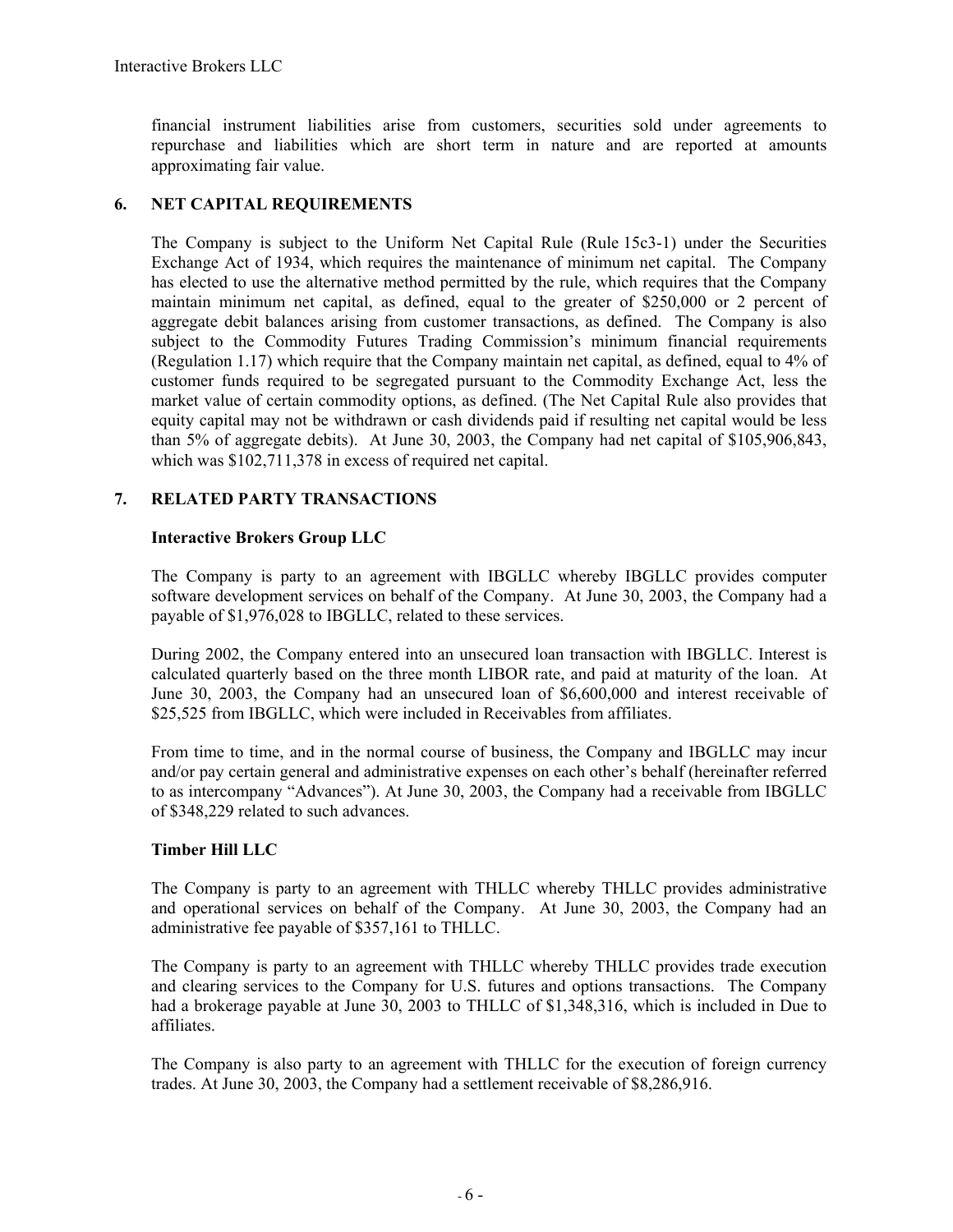During the second quarter of 2003, the Company entered into securities borrowing transactions with THLLC. The Company had interest receivable of \$40,626 at June 30, 2003 related to these transactions, which is included in Other assets. The securities borrowed balance with THLLC at June 30, 2003 was \$60,897,775.

During the second quarter of 2003, the Company entered into resale transactions with THLLC. The Company had interest receivable of \$49,929 at June 30, 2003 related to these transactions, which is included in Other assets. The Securities purchased under agreements to resell balance with THLLC at June 30, 2003 was \$58,500,000.

The Company has also entered into an agreement to execute security transactions for THLLC. At June 30, 2003, the Company had fees receivable from THLLC of \$1,574,881, related to such activity, which is netted against other items in Due to affiliates.

From time to time, and in the normal course of business, the Company and THLLC may incur and/or pay certain general and administrative expenses on each other's behalf. At June 30, 2003, the Company had a payable to THLLC of \$257,118 related to such advances.

#### **Timber Hill Europe**

THE provides execution services on securities exchanges in various European countries on behalf of the Company. The amount payable to THE for brokerage at June 30, 2003 was \$606,168 and is included in Due to affiliates.

From time to time, and in the normal course of business, the Company and THE may incur and/or pay certain general and administrative expenses on each other's behalf. At June 30, 2003, the Company had a receivable from THE of \$10,777 related to such advances included in Due to affiliates. During the second quarter of 2003, the Company entered into a short term euro to U.S. dollar foreign currency swap with THE. At June 30, 2003, the notional amount of the swap was €40,000,000 and had a contractual maturity of September 30, 2003.

During the second quarter of 2003, the Company entered into a short term Canadian dollar to U.S. dollar foreign currency swap with THE. At June 30, 2003, the notional amount of the swap was CAD 11,000,000 and had a contractual maturity of September 30, 2003.